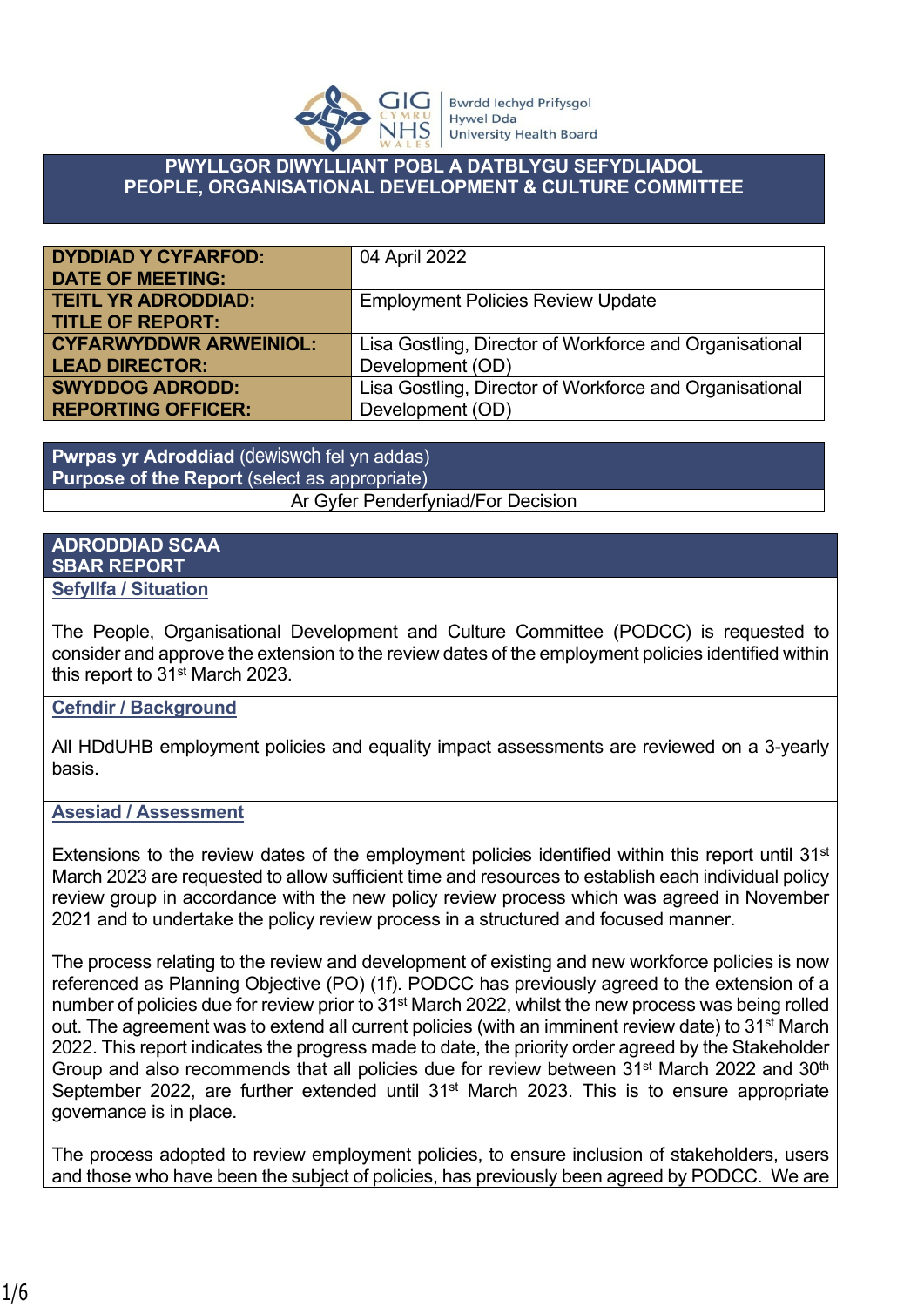now at the point where work has commenced on the initial phase of the individual review of each policy. However, this will take time with a suite of 45 policies to timetable for review. The work entails establishment of a bespoke review group, research, analysis and review or re-drafting of each existing policy into guidance, principles and/or flowcharts. Upon completion, the revised document will be consulted upon with staff via Global email, local and staff partnership forums and then submitted to PODCC for approval.

The initial three policies have been identified for review by end of March 2022 – Retirement, Overpayments and Enhanced Sick Pay Provision and will then be submitted through the consultation and approval process. Three separate and distinct policy groups have been established and have agreed their individual terms of reference for the respective reviews. Each of these groups has been meeting weekly on a task and finish basis. These groups are holding their final meetings week commencing 21<sup>st</sup> March 2022 and from there consultation will begin. These policies will be submitted for approval to PODCC by June 2022. It is intended that these three groups will establish the parameters which all other groups will follow, albeit timescales for meeting may become less intensive as work progresses.

PO (1f) requests a wholescale review of all local policies and is resource intensive in terms of both time and people commitments. This objective had been led by the former Head of Workforce until their departure in December 2021 and the Workforce & OD Department is grateful for the work undertaken to date in terms of delivery on this objective and set the groundwork for the reviews that will follow. However, due to the large number of policies, there is a further need to extend the review dates of those policies now due for review by 31<sup>st</sup> March 2022, in order to appropriately timetable them in the priority order they have been assigned by the Stakeholder Group and be diligent in the consideration of the changes that may be required.

Since the initial request to extend a large number of the policies listed below was made in November 2021, further policies have naturally become due for review. We are therefore in the unfortunate position of requiring to play "catch-up", which will put further pressure on the resources available to conduct a thorough review.

It is therefore requested that all review dates below are extended to:-

- 1. Enable the All-Wales review to be completed and rolled out;
- 2. Allow sufficient time to research and implement a revised local policy or adapt an existing policy into core principles, guidance and/or flowcharts.

Whilst a number of the policies have already been programmed for review in-year, a single extension date allows for a simple process for extension should the focus be required to divert from policy review to other activities to meet business needs. Whilst the Stakeholder Group only identified policies for review by June 2022, the Workforce Team has sought to provide indicative timelines for review of all the policies listed below due for review based on discussions with Workforce pillar leads.

| <b>Priority Order Timeline</b> |  |
|--------------------------------|--|
| As advised                     |  |
|                                |  |
| <b>June 2022</b>               |  |
| October 2022                   |  |
| March 2023                     |  |
|                                |  |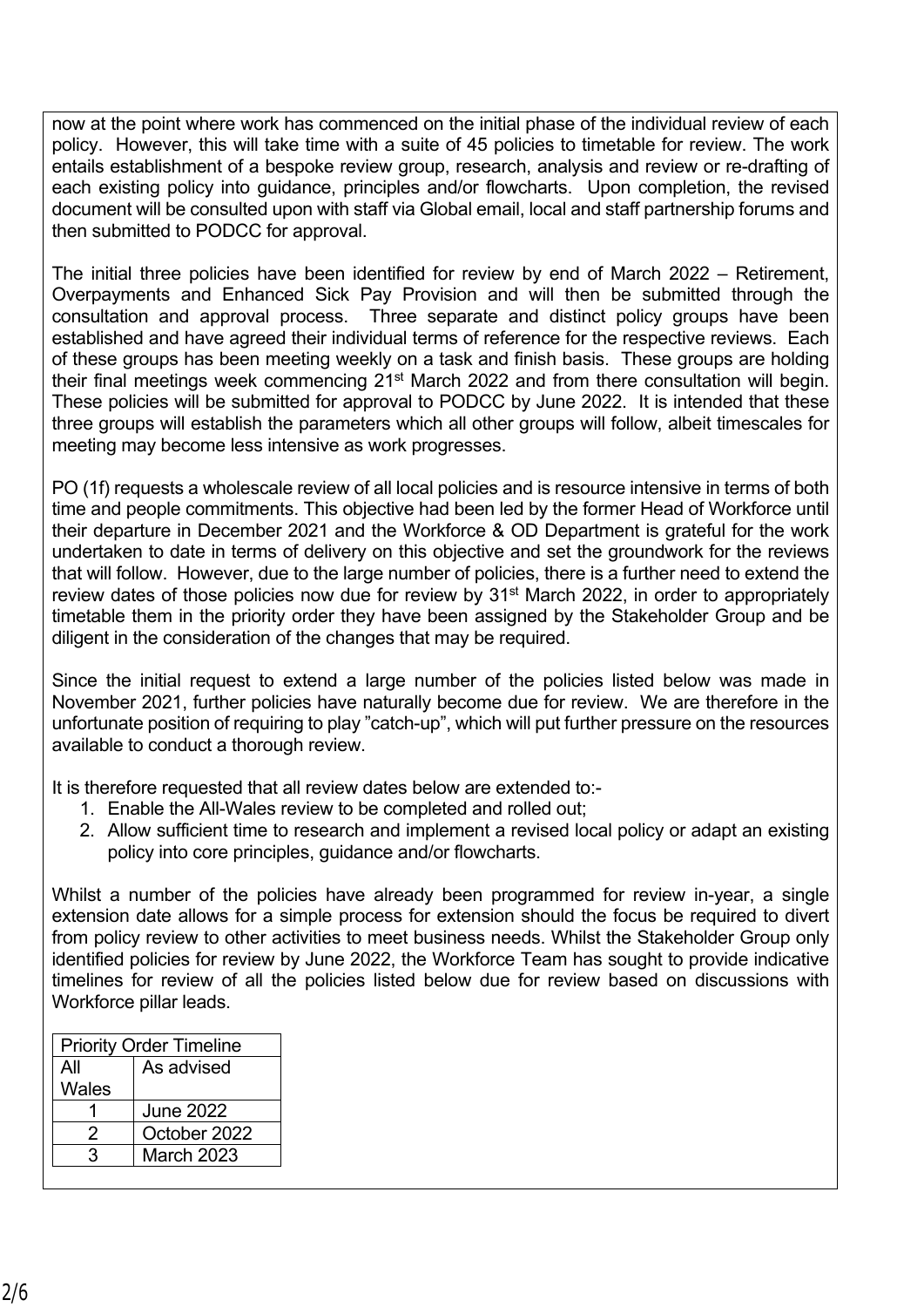| Ref | Title/link                                                                              | Current | reviewAll Wales Policy | <b>Priority Order Timeline</b> |  |
|-----|-----------------------------------------------------------------------------------------|---------|------------------------|--------------------------------|--|
|     |                                                                                         | ldate   |                        |                                |  |
| 389 | <b>Expenses Policy</b>                                                                  | 31.3.22 | All Wales              | As advised                     |  |
| 488 | Upholding Professional                                                                  | 31.3.22 | All Wales              | As advised                     |  |
|     | Standards in Wales                                                                      |         |                        |                                |  |
|     | Disciplinary Procedure for                                                              |         |                        |                                |  |
|     | <b>Medical and Dental Staff</b>                                                         |         |                        |                                |  |
| 465 | <b>Social Media Policy</b>                                                              | 31.3.22 | All Wales              | As advised                     |  |
| 204 | <b>Secondment Policy</b>                                                                | 31.3.22 | All Wales              | As advised                     |  |
| 573 |                                                                                         |         |                        |                                |  |
|     | Organisational Change<br><b>Policy</b>                                                  | 31.3.22 | All Wales              | As advised                     |  |
| 201 | Disciplinary Policy<br>and<br>Procedure                                                 | 31.3.22 | All Wales              | As advised                     |  |
| 435 | <b>NHS</b> Staff<br>to<br>Raise<br><b>Concerns Procedure</b>                            | 31.3.22 | <b>All Wales</b>       | As advised                     |  |
| 203 | <b>Capability Policy</b>                                                                | 31.3.22 | All Wales              | As advised                     |  |
| 768 |                                                                                         | 31.3.22 | All Wales              | As advised                     |  |
|     | Managing Attendance at<br><b>Work Policy</b>                                            |         |                        |                                |  |
|     |                                                                                         |         |                        |                                |  |
| 299 | Registration<br>and<br>Re-<br>Registration Of Health                                    | 31.3.22 |                        | 1                              |  |
|     | <b>Professionals Policy</b>                                                             |         |                        |                                |  |
| 582 | <b>Term Time Working Policy</b>                                                         | 31.3.22 |                        | 1                              |  |
| 158 | <b>Redeployment Policy</b>                                                              | 31.3.22 |                        | 1                              |  |
| 126 | <b>Work/Life</b><br><b>Balance</b><br><b>Flexible Working Policy</b>                    | 31.3.22 |                        | 1                              |  |
| 127 | <b>Ordinary Parental Leave</b><br><b>Policy</b>                                         | 31.3.22 |                        | $\mathbf{1}$                   |  |
| 438 | <b>Shared Parental Leave</b><br><b>Procedure</b>                                        | 31.3.22 |                        | 1                              |  |
| 128 | Maternity, Adoption and<br><b>Paternity Leave Policy and</b><br><b>Procedure</b>        | 31.3.22 |                        | 1                              |  |
| 558 | <b>Management of Nursing Midwifery</b>                                                  | 31.3.22 |                        | $\overline{2}$                 |  |
|     | <b>Medication Errors/Near Misses</b><br><b>Policy</b>                                   |         |                        |                                |  |
| 436 | <b>Rostering Policy</b>                                                                 | 31.3.22 |                        | $\overline{2}$                 |  |
| 113 | earning and Development<br><b>Policy</b>                                                | 31.3.22 |                        | $\overline{2}$                 |  |
| 045 | Personal<br><b>Development</b><br>and Review Policy                                     | 31.3.22 |                        | $\overline{2}$                 |  |
| 100 | Induction<br><b>Organisational</b><br><b>Policy</b>                                     | 31.3.22 |                        | $\overline{2}$                 |  |
| 109 | Time in Lieu Procedure                                                                  | 31.3.22 |                        | $\overline{2}$                 |  |
| 072 | Submission of Information                                                               | 31.3.22 |                        | $\overline{2}$                 |  |
|     | to Payroll for Payment of<br><b>Staff for WOD</b>                                       |         |                        |                                |  |
| 121 | Relocation<br><b>Expenses</b>                                                           | 31.3.22 |                        | $\overline{2}$                 |  |
|     | <b>Policy</b>                                                                           |         |                        | $\overline{2}$                 |  |
| 603 | EAGLE<br><b>Strategy</b><br><b>Employer-led Regulation</b><br>and Registration System - | 31.3.22 |                        |                                |  |
|     | <b>Assistant</b><br>Practice,                                                           |         |                        |                                |  |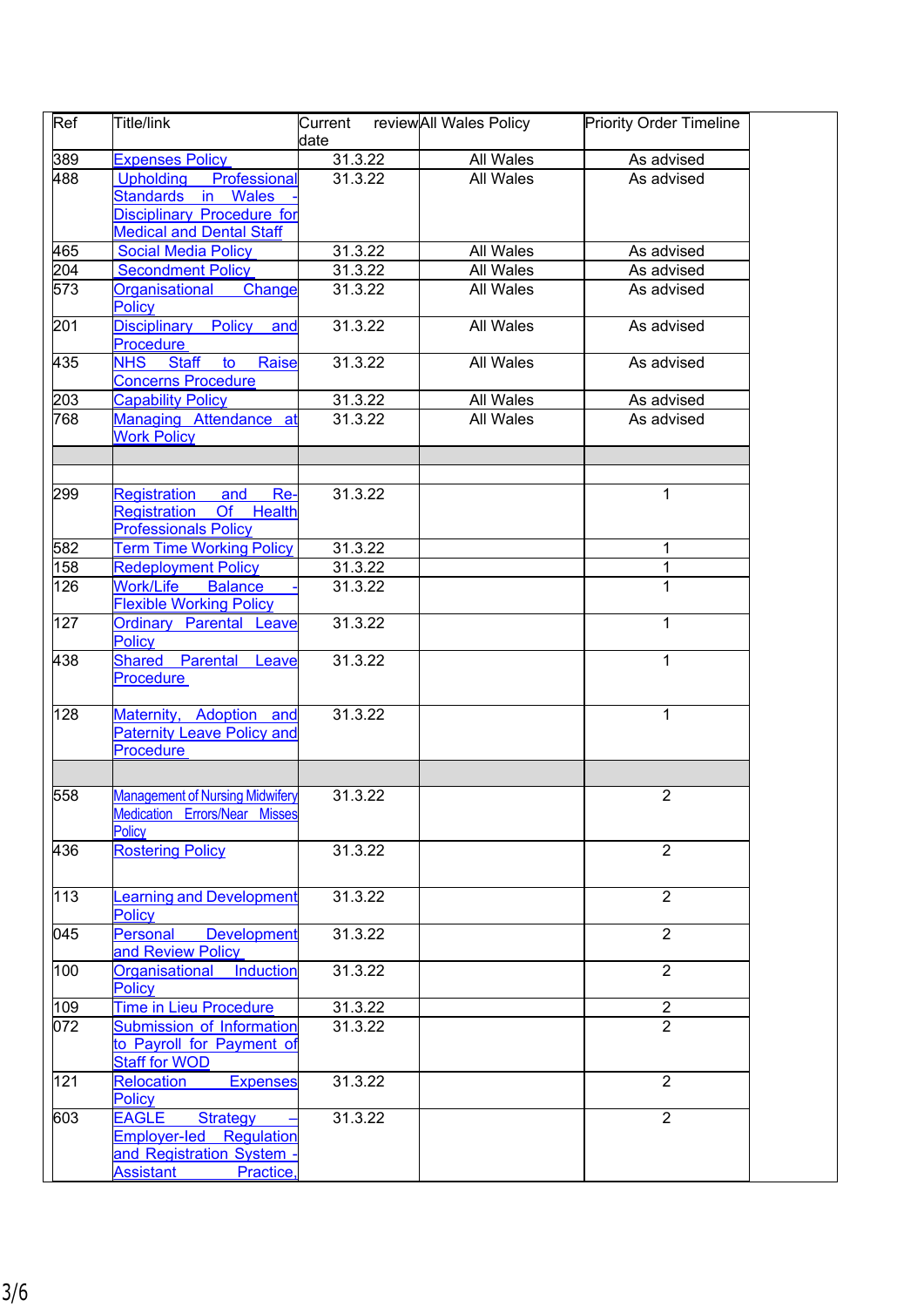|     | Advanced<br>Practice,                                |         |                                                 |                            |
|-----|------------------------------------------------------|---------|-------------------------------------------------|----------------------------|
|     | Extended<br>Roles,<br><b>New</b>                     |         |                                                 |                            |
|     | <b>Roles and Competence</b>                          |         |                                                 |                            |
| 247 | Dealing with Anonymous                               | 31.3.22 |                                                 | $\overline{2}$             |
|     | <b>Letters</b><br>and<br><b>Other</b>                |         |                                                 |                            |
|     | Anonymous                                            |         |                                                 |                            |
|     | <b>Communications</b>                                |         |                                                 |                            |
|     | <b>Regarding Members of the</b>                      |         |                                                 |                            |
|     | Workforce                                            |         |                                                 |                            |
| 340 | Staff Psychological Well-                            | 31.3.22 |                                                 | $\overline{2}$             |
|     | <b>Being Policy</b>                                  |         |                                                 |                            |
| 713 | Contracts<br><b>Honorary</b>                         | 31.3.22 |                                                 | $\overline{2}$             |
|     | <b>Procedure</b>                                     |         |                                                 |                            |
| 001 | <b>Adverse Conditions Policy</b>                     | 31.3.22 |                                                 | $\overline{2}$             |
| 464 |                                                      |         |                                                 | $\overline{2}$             |
|     | Industrial Injury Claim                              | 31.3.22 |                                                 |                            |
|     | Procedure                                            |         |                                                 |                            |
|     |                                                      |         |                                                 |                            |
| 283 | <b>Alcohol</b><br>and                                | 31.3.22 |                                                 | 3                          |
|     | Drug/Substance<br><b>Misuse</b>                      |         |                                                 |                            |
|     |                                                      |         |                                                 |                            |
|     | Policy                                               |         |                                                 |                            |
| 313 | Study Leave Policy for                               | 31.3.22 |                                                 | 3                          |
|     | <b>Medical Dental Staff</b>                          |         |                                                 |                            |
| 139 | Uniform and Dress Code                               | 31.3.22 |                                                 | 3                          |
|     | <b>Policy for all Health Board</b>                   |         |                                                 |                            |
|     |                                                      |         |                                                 | (N.B. likely to become     |
|     | <b>Staff</b>                                         |         |                                                 | an All-Wales Policy)       |
| 748 | <b>General Data Protection</b>                       | 31.3.22 |                                                 | 3                          |
|     | <b>Employees</b><br><b>Policy</b>                    |         |                                                 |                            |
|     | Workforce<br><b>Related</b>                          |         |                                                 |                            |
|     | <b>Employee Data</b>                                 |         |                                                 |                            |
| 107 | <b>Volunteers Policy</b>                             | 31.3.22 |                                                 | 3                          |
| 291 | Employee<br>Personnel                                | 31.3.22 |                                                 | $\overline{3}$             |
|     | Records<br>Management                                |         |                                                 |                            |
|     | <b>Policy</b>                                        |         |                                                 |                            |
| 315 |                                                      | 31.3.22 |                                                 | 3                          |
|     | Flexible Deployment<br><b>of</b>                     |         |                                                 |                            |
|     | <b>Staff Procedure</b>                               |         |                                                 |                            |
|     |                                                      |         |                                                 |                            |
|     |                                                      |         | Other policies due for review by September 2022 |                            |
| 786 | <b>Menopause Policy</b>                              | 19.3.22 | All Wales                                       | As Advised                 |
|     |                                                      |         |                                                 |                            |
|     |                                                      | 19.3.22 |                                                 | 3                          |
|     | <b>Time Off for Medical/Dental</b>                   |         |                                                 |                            |
|     | <b>Appointments</b><br>during                        |         |                                                 | (N.B to be linked to All-  |
|     | working<br>normal<br>hours                           |         |                                                 | <b>Wales Special Leave</b> |
|     | Policy                                               |         |                                                 | Policy)                    |
| 284 | Providing<br>Employment                              | 19.4.22 |                                                 | 3                          |
|     | <b>References Policy</b>                             |         |                                                 |                            |
| 099 | Use of Overtime for all                              | 15.5.22 |                                                 | 3                          |
|     |                                                      |         |                                                 |                            |
|     |                                                      |         |                                                 | $\overline{3}$             |
|     | <b>Employees Policy</b>                              |         |                                                 |                            |
| 334 | Personal Relationships at                            | 15.5.22 |                                                 |                            |
|     | <b>Work Policy</b>                                   |         |                                                 |                            |
| 349 | Referral of Staff to the                             | 30.7.22 |                                                 | $\overline{2}$             |
|     | Disclosure and Barring                               |         |                                                 |                            |
|     | Service (DBS) Policy and                             |         |                                                 |                            |
|     | Guidance                                             |         |                                                 |                            |
| 111 | <b>Annual Leave Policy</b>                           | 6.9.22  |                                                 | 3                          |
|     |                                                      |         |                                                 | 3                          |
| 042 | <b>Starting</b><br>Guidance<br>on<br><b>Salaries</b> | 6.9.22  |                                                 |                            |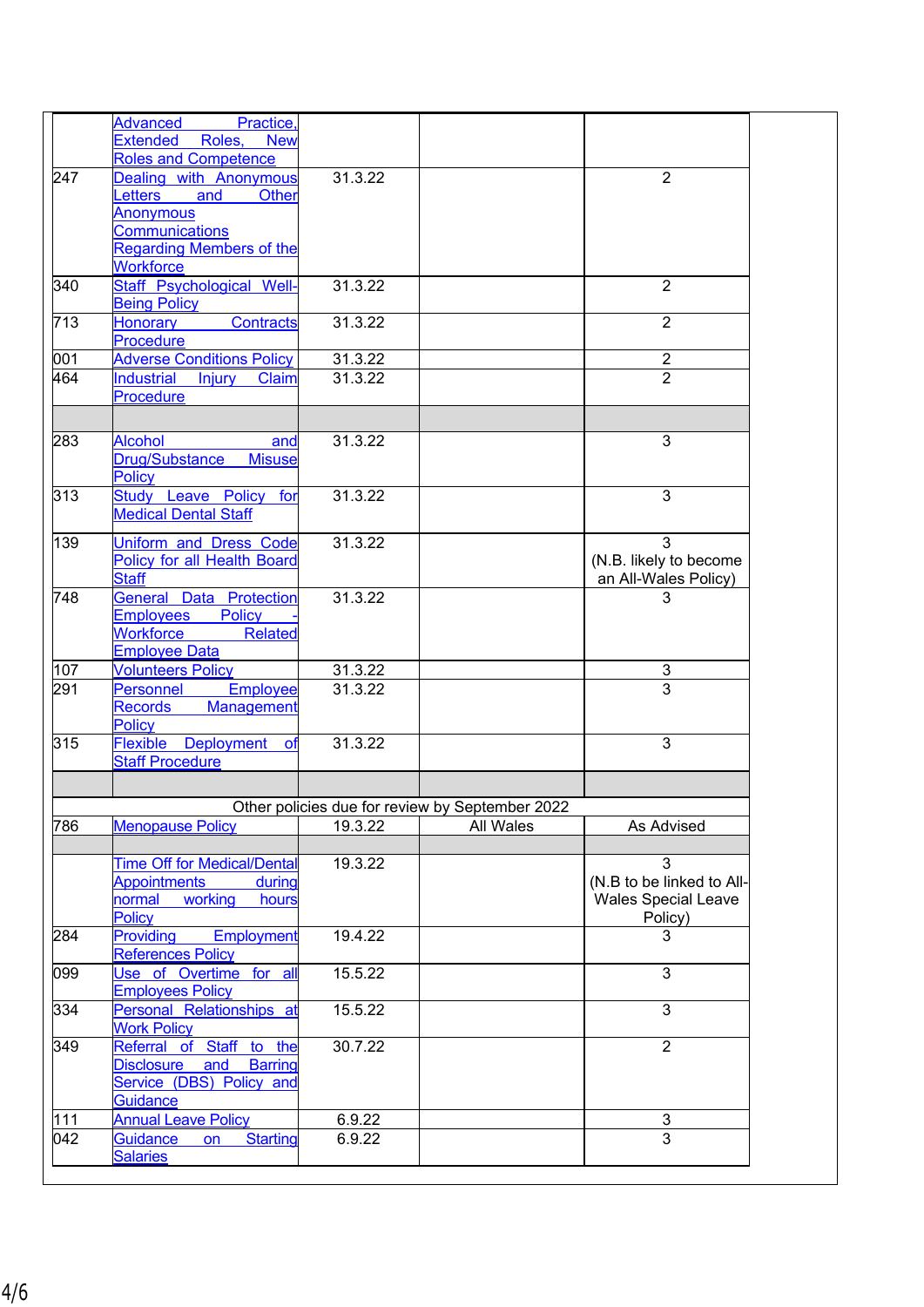Assurance has been provided by the Head of Workforce that each policy document above remains fit for purpose during the extension period based on current legislation.

N.B.

- Other local policy reviews will be undertaken in accordance with their scheduled review dates.
- All-Wales policies will be reviewed in line with changes notified at an All-Wales level for implementation.

Should any legislation change in year, then the policy review date may be brought forward to ensure we remain legally compliant.

**Argymhelliad / Recommendation**

The People, Organisational Development and Culture Committee is requested to consider and approve the extension to the review dates of the employment policies identified within this report to 31st March 2023.

| Amcanion: (rhaid cwblhau)             |                                                        |
|---------------------------------------|--------------------------------------------------------|
| Objectives: (must be completed)       |                                                        |
| <b>Sub-Committee ToR Reference:</b>   | 3.13 Approve Workforce and Organisational              |
| Cyfeirnod Cylch Gorchwyl yr Is-       | Development policies and plans within the scope of the |
| Bwyllgor:                             | Committee                                              |
|                                       |                                                        |
| Cyfeirnod Cofrestr Risg Datix a Sgôr  | Not Applicable                                         |
| Cyfredol:                             |                                                        |
| Datix Risk Register Reference and     |                                                        |
| Score:                                |                                                        |
|                                       |                                                        |
| Safon(au) Gofal ac lechyd:            | Governance, Leadership and Accountability              |
| Health and Care Standard(s):          | 7.1 Workforce                                          |
|                                       |                                                        |
|                                       |                                                        |
| <b>Amcanion Strategol y BIP:</b>      | Not Applicable                                         |
| <b>UHB Strategic Objectives:</b>      |                                                        |
|                                       |                                                        |
|                                       |                                                        |
|                                       |                                                        |
| <b>Amcanion Llesiant BIP:</b>         | Develop a sustainable skilled workforce                |
| <b>UHB Well-being Objectives:</b>     |                                                        |
|                                       |                                                        |
| <b>Hyperlink to HDdUHB Well-being</b> |                                                        |
| <b>Statement</b>                      |                                                        |

| <b>Gwybodaeth Ychwanegol:</b><br><b>Further Information:</b> |                                |
|--------------------------------------------------------------|--------------------------------|
| Ar sail tystiolaeth:<br><b>Evidence Base:</b>                | Not Applicable                 |
| <b>Rhestr Termau:</b><br><b>Glossary of Terms:</b>           | Included within body of report |